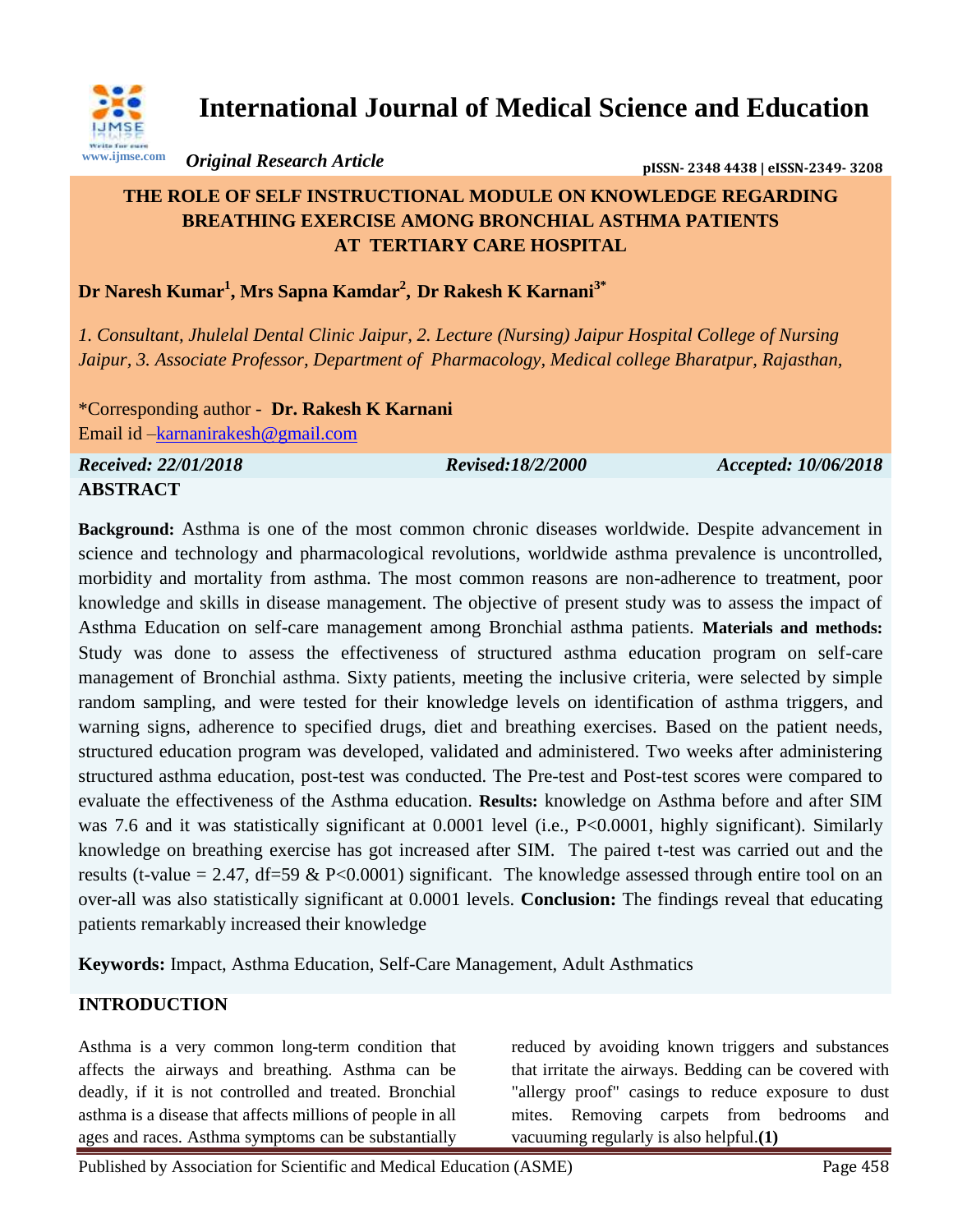In the global prevalence, morbidity, mortality, and economic burden associated with asthma over the last 40 years. Approximately 300 million people worldwide currently have asthma, and prevalence in India was 52% men and 48% women were aged between 15-34years and 10% individuals were aged 65years or more. Prevalence was relatively higher among female respondents of urban area in Delhi, Chandigarh and Karnataka. The prevalence of asthma has increased significantly since 1970s. As of 2009, 300 million people were affected worldwide. In 2009 asthma caused 250,000 deaths globally. More than 90 million American are expected to have asthma an immune disorder that affects the muscles around the bronchial tube leading to the lungs.**(2)**

If persons are diagnosed with asthma, it is very important to reduce and prevent the symptoms preventive measures include; having a healthy diet and nutrition, exercise and managing the environment, to eliminate triggers .This would help the patient to maximize lung function. So home care management of bronchial asthma is health education and awareness of the disease and its management it includes life style modification ,diet management, breathing exercise, follow-up care, preventive measures like avoidance of allergens exposure and air- pollution,. These are the information, to improve the patient knowledge to control their asthma attacks and predict their signs and symptoms of bronchial asthma in home setting. In this study the pretest assess the existing knowledge of bronchial asthma patients regarding the exercise to prevent asthmatically attack. The output is the result of changes in knowledge found among the bronchial asthma patient after a post-test regarding breathing exercise to prevent asthmatically attack interpreted as inadequate knowledge, moderately adequate knowledge and adequate knowledge. In this study a feedback is necessary to those who belong to the group that falls under inadequate and moderately adequate knowledge group subsequently sessions and follow-up will increase their knowledge.

### **METHODOLOGY**

The research design selected for the present study was cross sectional design. The study was conduct in the SMS hospital Jaipur and target population of the study is selected bronchial asthma patient admitted in the general ward or visit to OPD in the SMS hospitals as available at the time of conducted study during May – June 2010. In present study, 60 bronchial asthma patients between 20-60 years age group was included. Convenient sampling technique, which is a nonprobability judgment sampling, was used to select the sample for the study. The bronchial asthma patients who are critically ill were excluded. Cases having other significant broncho-pulmonary diseases associated with asthma, for example, tuberculosis, bronchiectasis, viral infections, bronchiolitis, and patients not willing to participate in the study were excluded from the study.

Diagnosis of asthma in selected was based upon GINA Guidelines **(3)**. Wheezing, high pitched whistling sound when breathing out with history of any of the following: Course worse particularly at night, recurrent wheeze, recurrent difficult breathing, recurrent chest tightness, family history of any allergy or bronchial asthma. The patients were evaluated for confirmation of diagnosis of bronchial asthma with the help of history, examination, and spirometry before and after bronchodilators inhalation.

The Questioning technique was selected for the study to assess the knowledge of bronchial asthma patients regarding bronchial asthma & breathing exercises. It is considered to the most appropriate tool to elicit response from the patients. The tool was developed by the investigator with his personal and professional experience and with related review of literature, like books. Journals, periodicals, and published research studies and mass education media and developed tool was refined and validated by the subject's experts. The instrument used for this study was knowledge questionnaire consists of demographic variables and Knowledge questionnaire regarding Asthma and breathing exercise. The components included in the Self-instructed module are: General information, Define Asthma, Causes of the asthma, Breathing, exercise and its types. Goal and importance of breathing exercise, Precautions of breathing exercise. Self-instructional module (SIM) regarding breathing exercise to prevent bronchial asthma is distributed to the sample population. Post-test was conducted minimum after 15 days with similar Questionnaire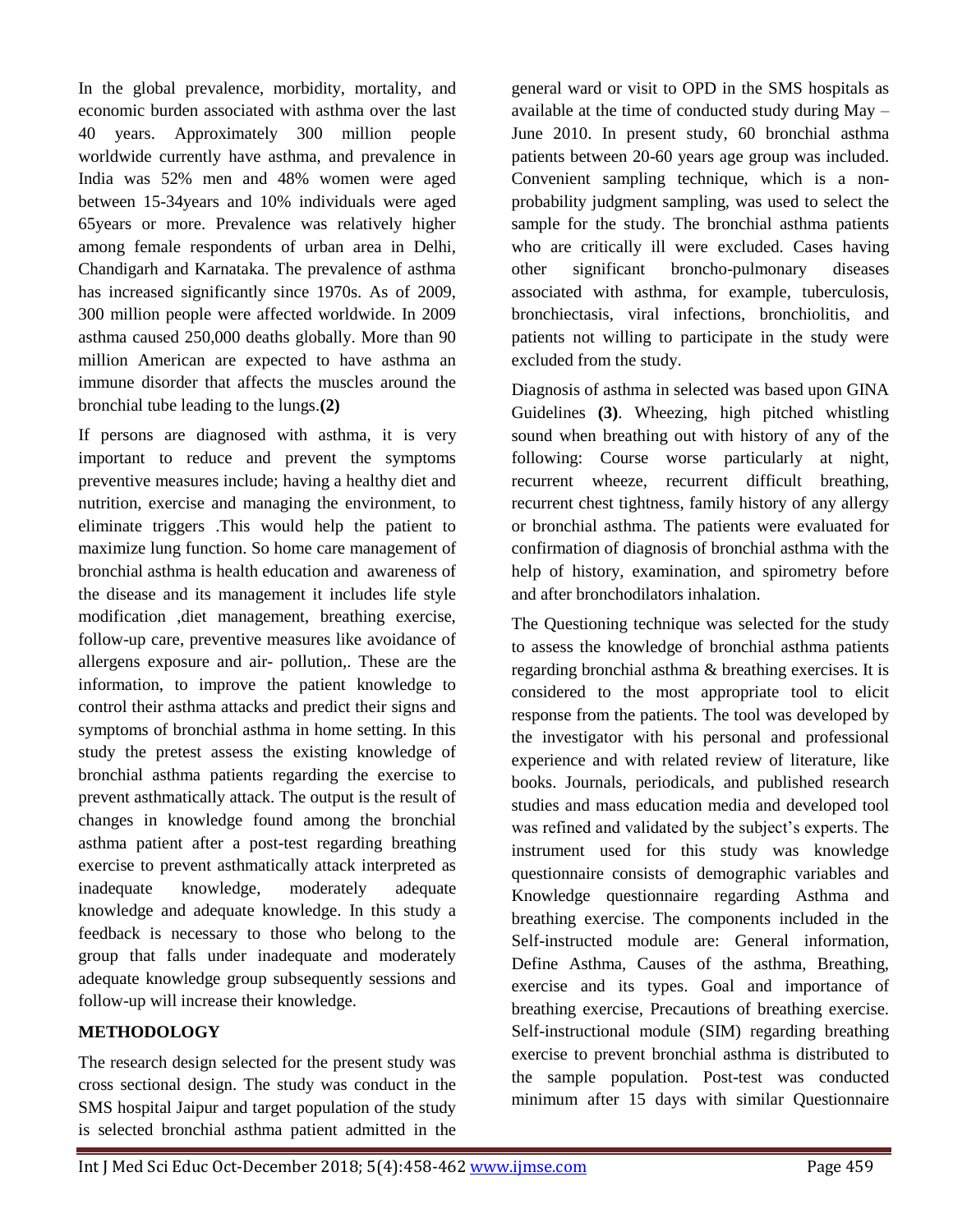after the implementation of SIM to evaluate the knowledge of bronchial asthma patients.

Information regarding demographic data was collected from selected patients on 6 variables based upon their answers a tick mark  $(\checkmark)$  is put for the appropriate option of each items. The knowledge and breathing exercise related part were had total of 21 statements each correct responses carried score one and each wrong response scored zero. The cut off level of < 50% was Inadequate knowledge, 51-75% was Moderately adequate knowledge and > 75% was considered adequate knowledge about asthma & breathing exercise.

A pre-test was done to establish the reliability and to determine the language clarity and using split half method with accessed feasibility of the tool. Reliability of the tool for knowledge statement was found to 0.92 means r=0.92.

The proposed study was conducted after the approval of research committee of the college Permission was obtained from the concerned authority of the SMS hospital. The oral consent of each individual was obtained before data collection. Assurance was given to the study participants regarding the confidentiality of the data collected.

Statistical Data Analysis: Statistical analysis was performed using SPSS Software version 10. Descriptive statistics were calculated. Mean, median, mode, standard deviation and range were calculated for qualitative variables as mentioned above. Frequencies and percentages were calculated for qualitative variables as mentioned above. Comparison of variables was done using chi-square test. P value <0.05 was considered as significant.

#### **RESULTS**

Table-1 shows that the selected Bronchial asthma patients were more (41.7%) in age group of 50-60 yrs. A majority, 61.7% was found to be male Bronchial asthma patients. The frequency and percent of study subjects according to their educational status, nearly one third (30%) of the subjects were illiterates and 70% were educated.

A majority, 55% was found to be Bronchial asthma patients are vegetarians and 38.3% were having

monthly income of below 4500 Rs. / month. Over all they were earning poor income per month, & distribution of subjects by their occupation.

With regard to the overall knowledge regarding identifying measures taken to avoid triggers 28 (48.33%) have below average level of knowledge, 37 (61.67%) have average level of knowledge and none of them have above average level of knowledge.

With regard to the knowledge regarding identifying the warning signs of asthma and measures taken to prevent acute attack of asthma 44 patients (77.33%) have below average level of knowledge, 14 (23.33%) have average level of knowledge, 2 (3.33%) have above average level of knowledge. With regard to knowledge regarding regular medications, 37 (61.67%) patients have below average level of knowledge, 21 (35.0%) have average level of knowledge, 1 (3.33%) have above average level of knowledge. With regard to overall knowledge regarding home management of asthma, 35 (58.33%) patients have below average level of knowledge, 23 (38.33%) have average level of knowledge and two of them have above average level of knowledge.

The results were shown in the table 2, the paired mean difference of knowledge on Asthma before and after SIM was 7.6 and it was statistically significant at 0.0001 level (i.e., P<0.0001, highly significant).

Similarly knowledge on breathing exercise has got increased after SIM. The paired t-test was carried out and the results (t-value = 2.47, df=59 & P<0.0001) significant. The knowledge assessed through entire tool on an over-all was also statistically significant at 0.0001 level (t-value=.248, df=59, P<0.0001).

Discussion: Despite a great availability of specific drugs and improvement in technology, prevalence of asthma is still increasing. Using a positive family history of asthma could provide a basis for targeted prevention efforts, aimed at reducing exposure to environmental risk factors **(4)**. Though it is a manageable condition, the suffering of asthma patients is not in control. The reasons may be many, but mainly due to inadequate health communication, patients' unawareness of the disease process, preventive measures to avoid acute attacks, and the measures to be adapted for effective maintenance at home **(5-6)**.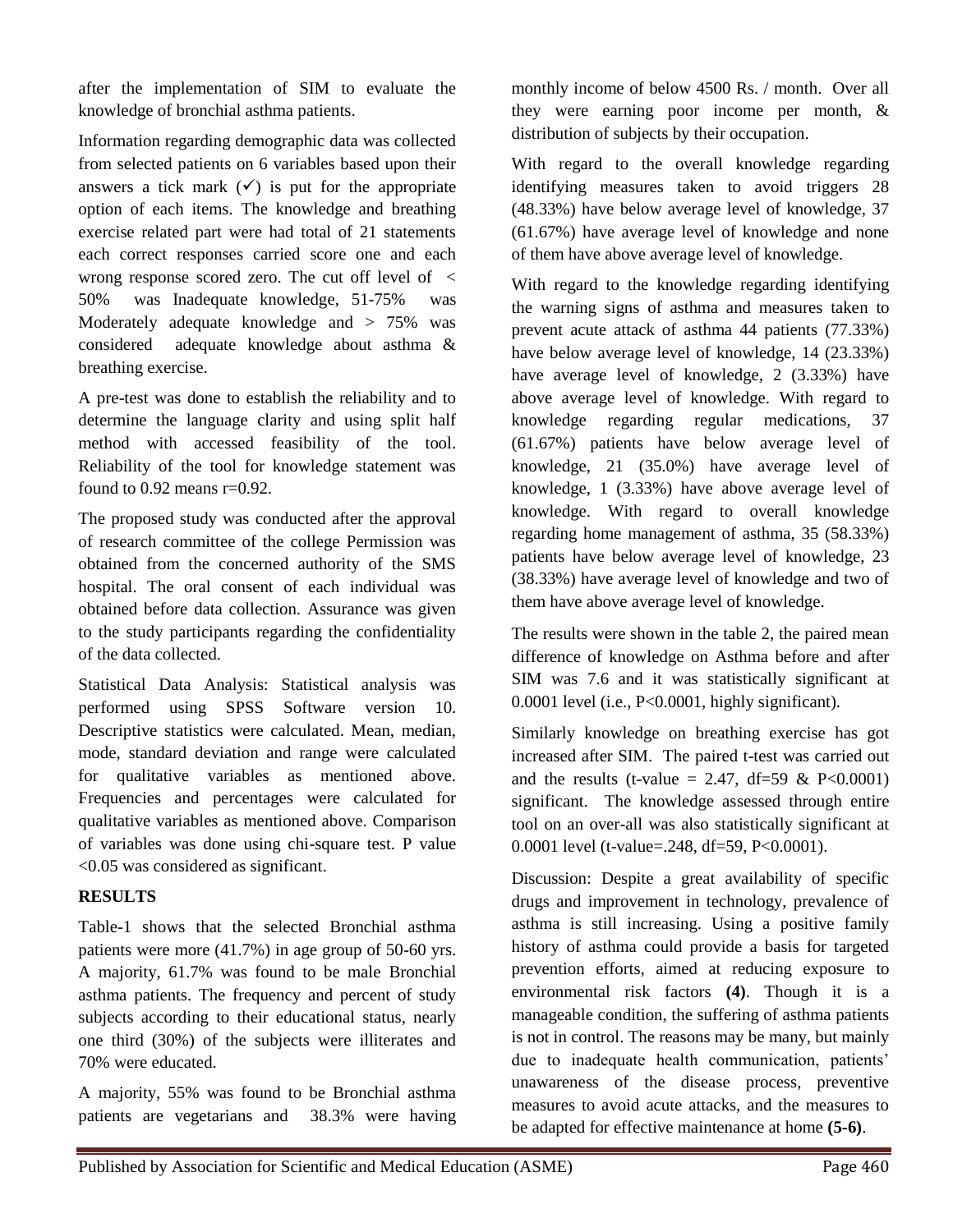In present study, knowledge of the Self-instructional module bronchial asthma patients on breathing exercise before the administration of the Selfinstructional module was very low and significantly increased the knowledge of bronchial asthma patients regarding asthma breathing exercises. Such type of results also presented in Behara D, Kaur S (2006) conducted study and results showed a significant improvement in knowledge and symptoms in the study group as compared to controls after adjusting for various confounding variables( $p<0.001$ ). The results have shown that there was statistically significant decrease in the number of severe attacks, number of emergency visits in the experimental group as compared to the control group. It was concluded that the self-care manual was effective in self-management of bronchial asthma.**(7)**

Butz AM et al (2005) did a study on home based asthma self-management education and findings shows that home based asthma education intervention can be effective for improving symptom identification an appropriate use of medication in adult with asthma.**(8)**

Zhoax, Furbers, BaumanA (2002) in their study on asthma knowledge and medication compliance among caregivers of asthmatic patient in China and study has identified the need for accurate and upto date information on asthma for care givers as well as programs aimed at teaching their skills in managing their relatives.**(9)**

Mizuchi T, Kida K (1997) conducted a study on selfmanagement of bronchial asthma and study revealed that fewer patients were admitted due to mild or moderate asthma attacks after a period of intensive personal education **(10)**

The present study assesses the effectiveness of educational intervention on the clients' knowledge regarding self-care management of bronchial asthma. The findings indicate that educational intervention was an effective method of influencing knowledge of the subjects, thus aids in behavior modification and enhancing self-control over the disease condition. Usually, asthma patients on their diagnosis and follow up visits were not provided with adequate information on disease process, symptom and trigger identification,

preventive measures and proper self-care monitoring of disease control and self-care management. If patients understand the risks of non-compliances and the benefits of compliance, and believe the treatments are safe, it will increase their motivation and confidence to improve their self-management practices. The study concludes that adequate patient education is the key to successful and effective asthma management.

### **CONCLUSION**

The Self-instructed module based education was found to be effective in the increasing knowledge of bronchial asthma patients regarding healthy breathing exercise to prevent and control bronchial asthma attack. It can therefore utilize by health professionals especially nurses for health education in various health settings.

### **REFERENCES:**

- 1. Joyce.M.Black, JaneHokanson. Hawks. Medical Surgical Nursing. 7thedition. st.Louis: Elsevier publications; 2007. p. 266-90.
- 2. Sidney.S.Braman,MD,FCCP,The global burden of asthma, July 2006 vol.130 no.1suppl 45- 125.available on http://chestnet.org
- 3. https://ginasthma.org/2018-gina-report-globalstrategy-for-asthma-management-and-prevention/
- 4. Burke, W., Fesinmeyer, M., Reed, K., et al. (2003) Family History as a Predictor of Asthma Risk. American Journal of Preventive Medicine, 24, 160-169. http://dx.doi.org/10.1016/S0749- 3797(02)00589-5
- 5. Elder, W., Ege, M.J. and von Mutius, E. (2006) The Asthma Epidemic. The New England Journal of Medicine, 355, 2226-2235. http://dx.doi.org/10.1056/NEJMra054308
- 6. Evans, G.W. and Kantrowitz, E. (2002) Socioeconomic Status and Health: The Potential Role of Environmental Risk Exposure. Annual Review of Public Health, 23, 303-331. http://dx.doi.org/10.1146/annurev.publhealth.23.1 12001.112349
- 7. Behara D.et al., Evaluation of self-care manual in bronchial asthma. Indian J Chest Dis Allied Sci. 2006 Jan-Mar; 48(1): 43
- 8. Butz AM,syron K,Johnson B,Spaulding J,Walker M,Bollinger ME.Home –based Asthma Self